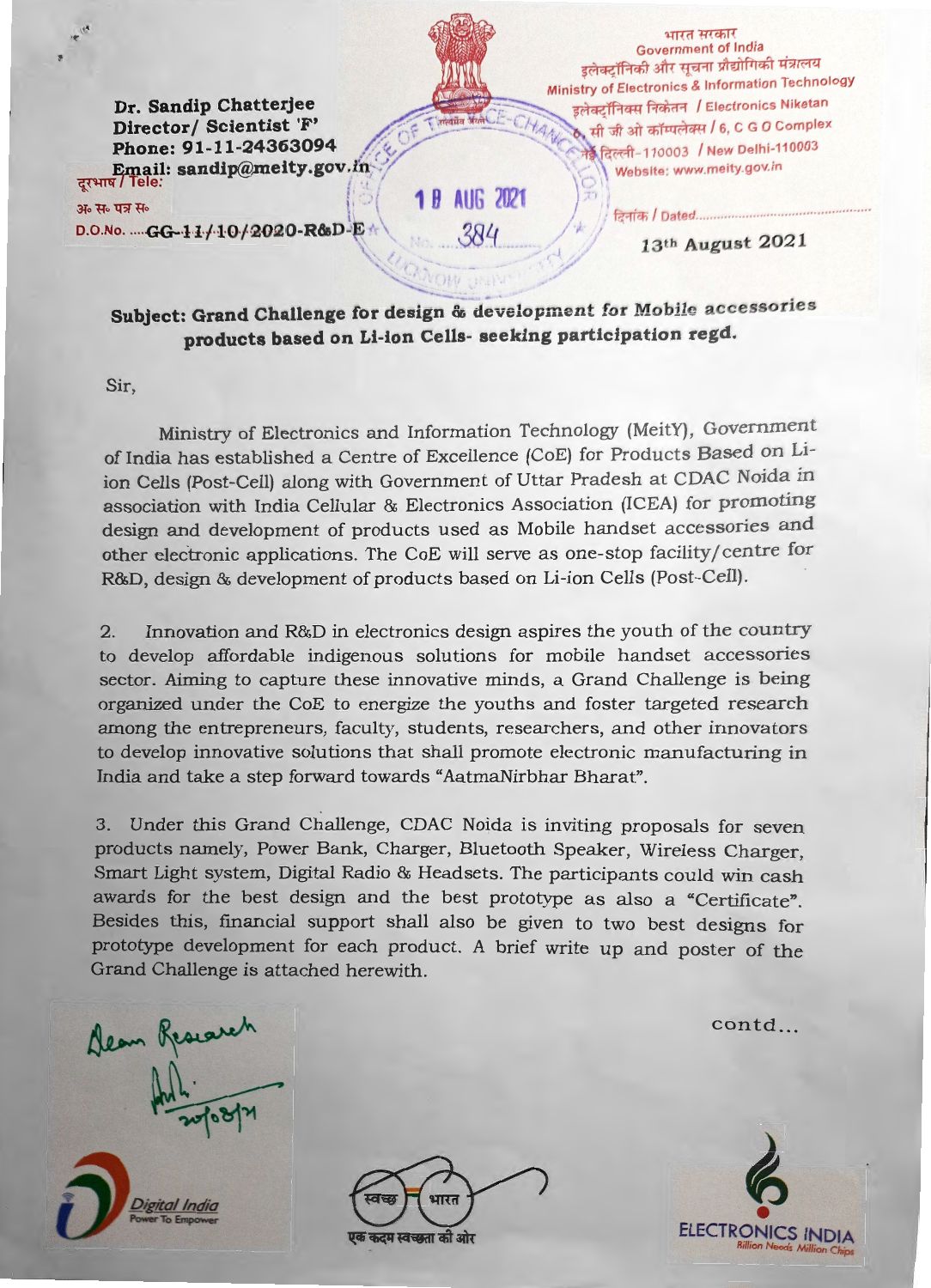4. You are, therefore, requested to kindly disseminate the above information to all concerned Institutions under your ambit for wider participation. The participants may submit their applications directly to CDAC, NOIDA at sunitaprasad@cdca.in or kkirankumar@cdac.in.

With regards,

**Yours sincerely,** 

L *Challer* 7<sup>t</sup><br>(Dr. Sandip Chatterjee)

**Prof. Alok Kumar Rai Vice-Chancellor University of Lucknow Lucknow University Main Building, University Road, Babuganj, Hasanganj, Lucknow, Uttar Pradesh 226007 Email: vc@Jkouniv.ac.in**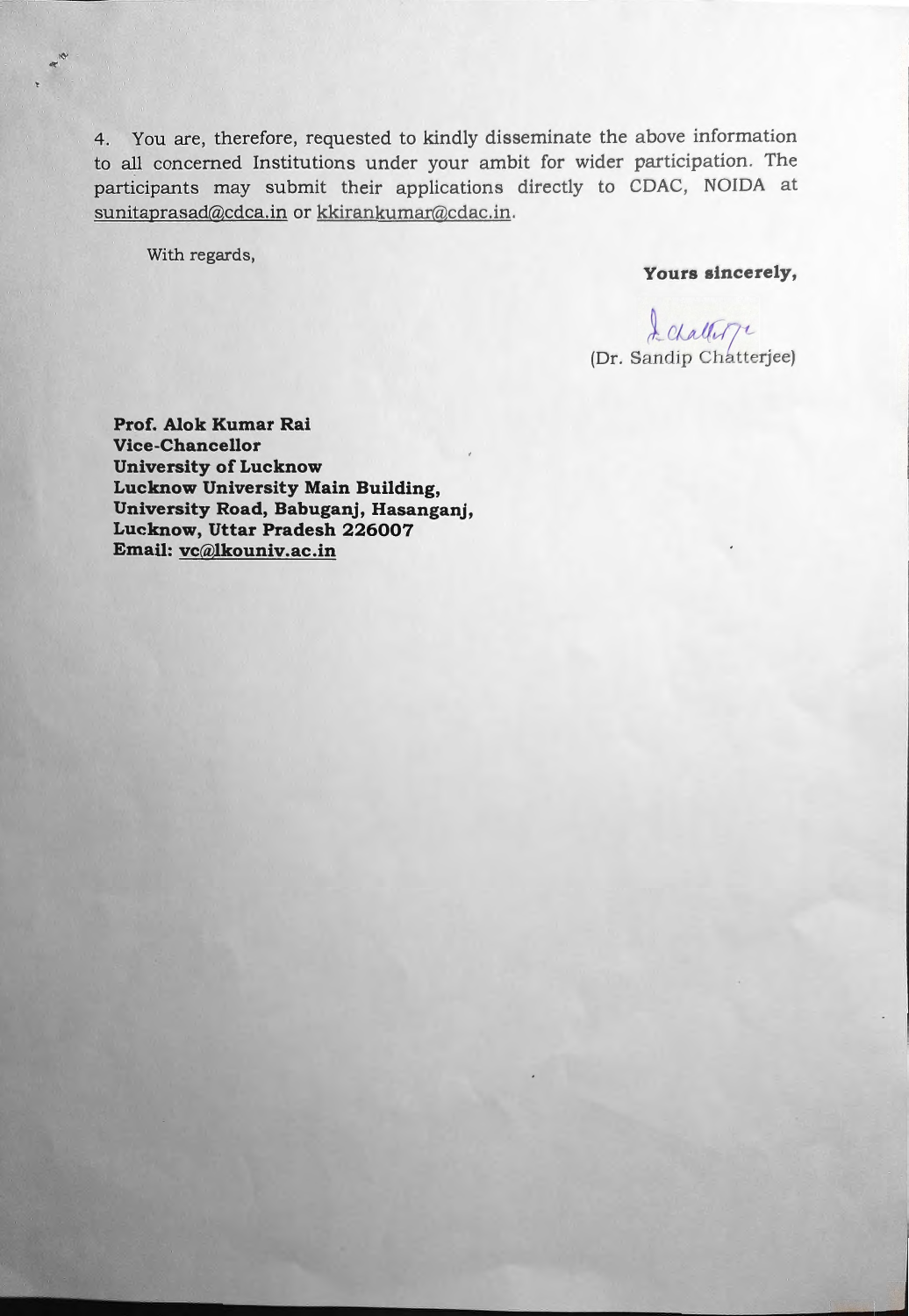

**Ministry** of Electronics and **Information** Technology Government of India







# **GRAND CHALLENGE - PRODUCT DESIGN & DEVELOPMENT FOR MOBILE HANDSET ASSESORIES**

Centre for Development of Advanced Computing (CDAC), is an Indian autonomous scientific society operating under the Ministry of Electronics and Information Technology (MeitY), Govt. of India. A Centre of Excellence (CoE) is being setup for design and development of products related to Mobile handset accessories and other electronic application at CDAC Noida in association with the Industry partner - India Cellular and Electronics Association (ICEA), financially supported by MeitY, Govt. of India and Government of Uttar Pradesh. This Coe shall provide a complete eco-system i.e R&D, Design & Testing hub for local industries to make India self-reliant in products based on Li-ion Cell for mobile handset accessories. CDAC is inviting proposals under Grand Challenge from different R&D institutes, industries and academia for seven products. The main objective of this grand challenge is to energize young minds and develop indigenous innovative commercially viable product designs which can be upscaled further under this CoE. The details of products are given below:

#### **P-001: To design a low-cost Power Bank**

Power bank is a device that stores power in a Li-Ion battery. The stored power is used for charging- hand held or portable devices like mobile phones, tablets etc. Expected features are LED status indicator, chip level safety protection, portable size, fast Charging.

#### **P-002: To design a low-cost USB Charger**

A USB charger is a type of power adapter used to charge a battery-operated electronic device. It converts an AC voltage into required DC voltage with safety features to charge the load equipment. Expected features are over voltage protection, short circuit protection, surge protection.

#### **P-003: To design low-cost Wireless Charger**

Wireless charging works by transferring energy from the charger to a receiver in the back of the phone via electromagnetic induction. Expected features are elimination of stray radiation and, compatibility with multiple devices

#### **P-004: To design low-cost Bluetooth Speaker**

Wireless speakers are loudspeakers that receive audio signals using radio frequency (RF) waves rather than over audio cables. Bluetooth technology is used to transmit audio data to the receiving speaker. Expectded features are easy pairing and noise cancellation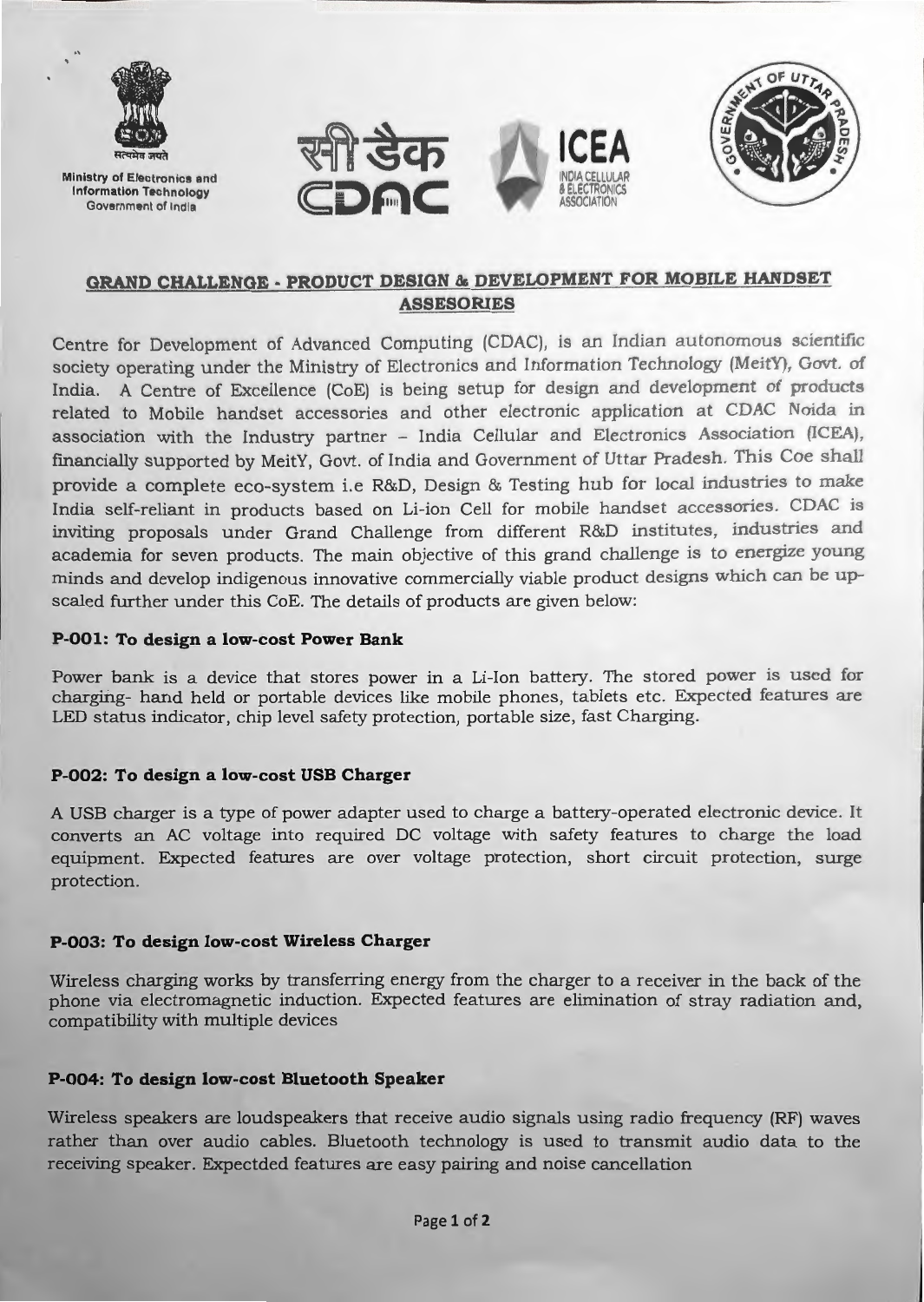#### **P-005: To design a low-Cost Smart Light System**

Smart light systems constitute of automated ways to light up homes and offices thereby eliminating the need for traditional switches. Expected features in design are dim ability, energy efficiency, connectivity through an app and, provision to set timing.

#### **P-006: To design a low-cost Digital Radio**

Digital radio is the use of digital technology to transmit or receive across the radio spectrum. Expected features are sound clarity, LCD screen display, USB/AUX connectivity, Bluetooth connectivity, availability of a memory card slot.

## **P-007: To design a low-cost Bluetooth or a USB headset**

A headset is a device that provides a two-way connection to the user's cell phone via Bluetooth. Expected features are touch control, noise cancellation, low battery consumption

Registration Link: https://bit.ly/2W7zn30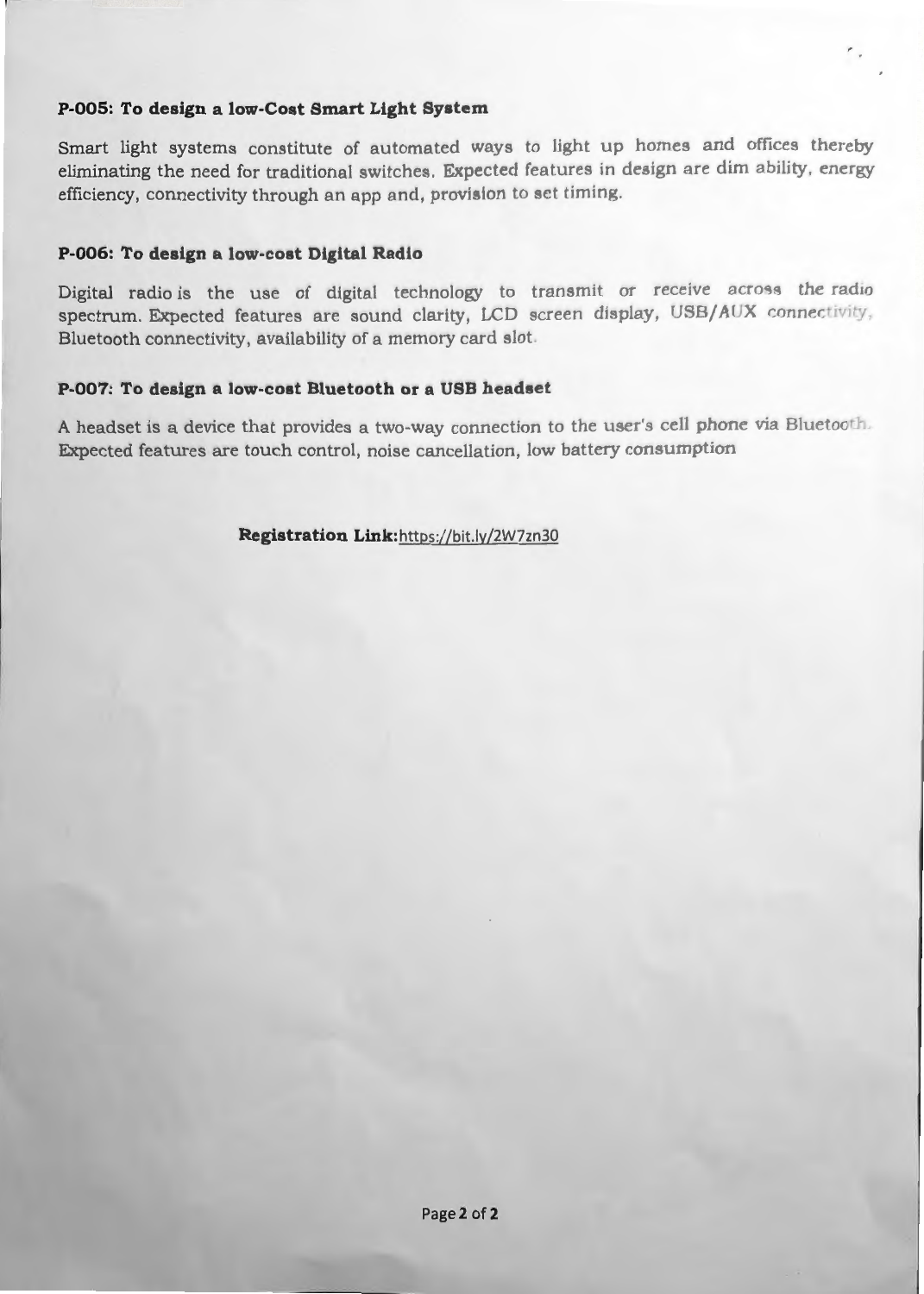

**Ministry of Electronics and** Information Technology Government of India







# \_ · **GRAND C}iALLENGE CONTEST 2021**

CoE, a MeitY and U.P. Government sponsored project is being implemented by CDAC Noida and India Cellular & Electronics Association (ICEA)

Centre of Excellence (CoE) Noida invites proposals for Grand Challenge 2021 on Product Design & Development for Mobile Handset Accessories.

Last Date for Team Registration: 06.09.2021

Team Registration ink: https: //bit.ly/2W7zn30

# Show Your Innovation And Win Exciting Prizes:



- 1st Prize for Best Design Rs. 25,000  $\bullet$
- 1st Prize for Best Prototype Rs.  $\bullet$ 25,000
- Funding Amount for Two Best Designs for Prototype Development -- Rs. 25,000 each.